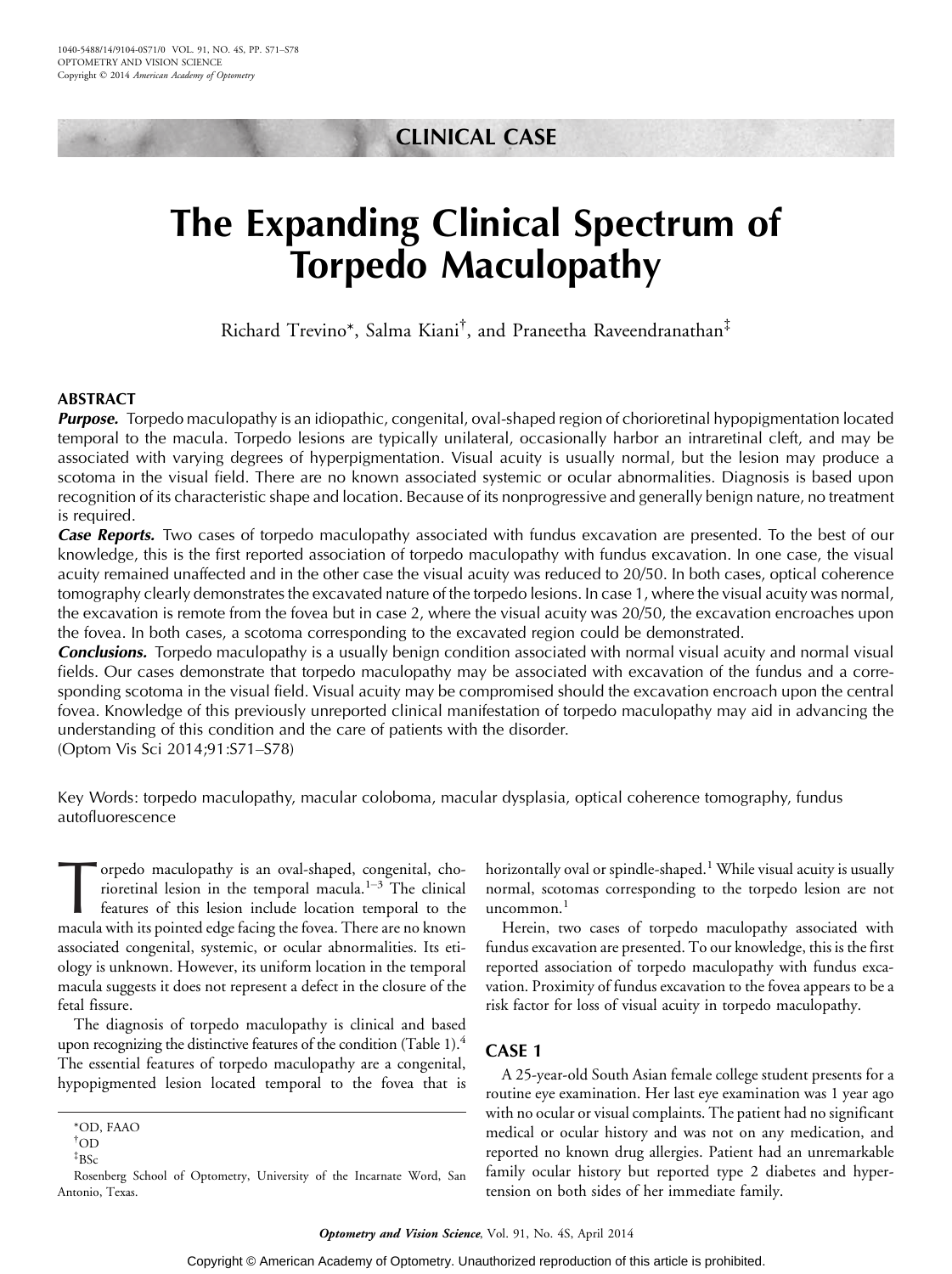# TABLE 1.

Clinical features of torpedo maculopathy

| Constant features             | Variable features             |
|-------------------------------|-------------------------------|
| Congenital                    | Frayed tail temporal margin   |
| Located temporal to the fovea | Intraretinal cleft            |
| Horizontally oval shape       | <b>Fundus excavation</b>      |
| Hypopigmentation              | Presence of hyperpigmentation |
|                               | Visual field defect           |
|                               |                               |

Patient's best-corrected visual acuities were 20/15 in both right and left eyes. Pupil and ocular motility testing were normal. Goldmann tonometry readings were 14 mm Hg OD and 13 mm Hg OS. Biomicroscopic examination was unremarkable OU. Ophthalmoscopy examination through dilated pupils revealed clear media in each eye. The fundus of each eye was normal with the exception of a torpedo-shaped, excavated lesion temporal to the fovea in the right eye (Fig. 1).

The macular region of each eye was examined using spectraldomain optical coherence tomography (OCT) (Fig. 2). An OCT scan through the lesion in the right eye revealed minimal disorganization of the retinal pigment epithelium (RPE) and outer retinal layers. Excavation of the temporal area of the torpedo lesion is seen with associated cystic degeneration of the inner layers of the retina in this region. Short wavelength fundus autofluorescence (SW-FAF) imaging of the lesion revealed a mild signal loss of the nasal portion the lesion near the fovea and more extensive loss temporally (Fig. 3). The central 10 degrees of visual field were examined using standard automated perimetry (Fig. 4). No defects were found in either eye. However, a dense scotoma within the deeply excavated temporal portion of the lesion was documented using microperimetry (Fig. 5).

A diagnosis of torpedo maculopathy OD was made, and the patient was educated regarding our findings. An annual examination was recommended for monitoring of her condition.

# CASE 2

A 22-year-old African American female college student presented to our clinic for a routine eye examination. She reported that the vision of her right eye has always been worse than her left eye for unknown cause. She has a medical history of lupus erythematosus and anemia. Her medication list consists of hydroxychloroquine, prednisone, methotrexate, metronidazole, and oral contraceptives. She had an unremarkable family ocular and medical history.

Her best-corrected visual acuities were 20/50 and 20/20 in the right and left eyes, respectively. Pupil and ocular motility testing were normal. Goldmann tonometry readings were 12 mm Hg OD, 14 mm Hg OS. Biomicroscopic examination was normal OU. Ophthalmoscopy through dilated pupils revealed clear media in each eye. The fundus of each eye was normal with the exception of a torpedo-shaped, excavated lesion temporal to the fovea in the right eye (Fig. 6).

The macular region of each eye was examined using spectraldomain OCT (Fig. 7). There was no evidence of bull's eye maculopathy in either eye. An OCT scan through the lesion in the right eye revealed disorganization of the RPE and outer retinal layers. Retinal atrophy was present and greatest in those regions of the lesion that were most steeply excavated. SW-FAF imaging of the lesion revealed severe signal attenuation within the lesion and a thin ring of hyperflourescence at the lesion margins (Fig. 8). The central 10 degrees of visual field were examined using standard automated perimetry (Fig. 9). A scotoma was uncovered in the right visual field that corresponded to the paramacular lesion in this eye. The visual field of the left eye was within normal limits.

A diagnosis of torpedo maculopathy OD was made, and the patient was educated regarding our findings. She was informed that the longstanding history of reduced vision in the right eye was consistent with our findings, and annual observation was recommended.

### **DISCUSSION**

Torpedo maculopathy is a congenital, typically unilateral, torpedoshaped, hypopigmented lesion in the temporal macula and has been referred to as a ''paramacular coloboma''.2 Numerous theories have



#### FIGURE 1.

Color photographs of case 1. A, Composite photograph of right eye with a torpedo lesion located temporal to the macula. Its nasal edge is hypopigmented, flat, and pointed towards the fovea. Temporally, it is excavated and contains a triangular region of hyperpigmentation. The retinal vessels appear normal as they cross over the surface of the lesion. B, Normal left eye.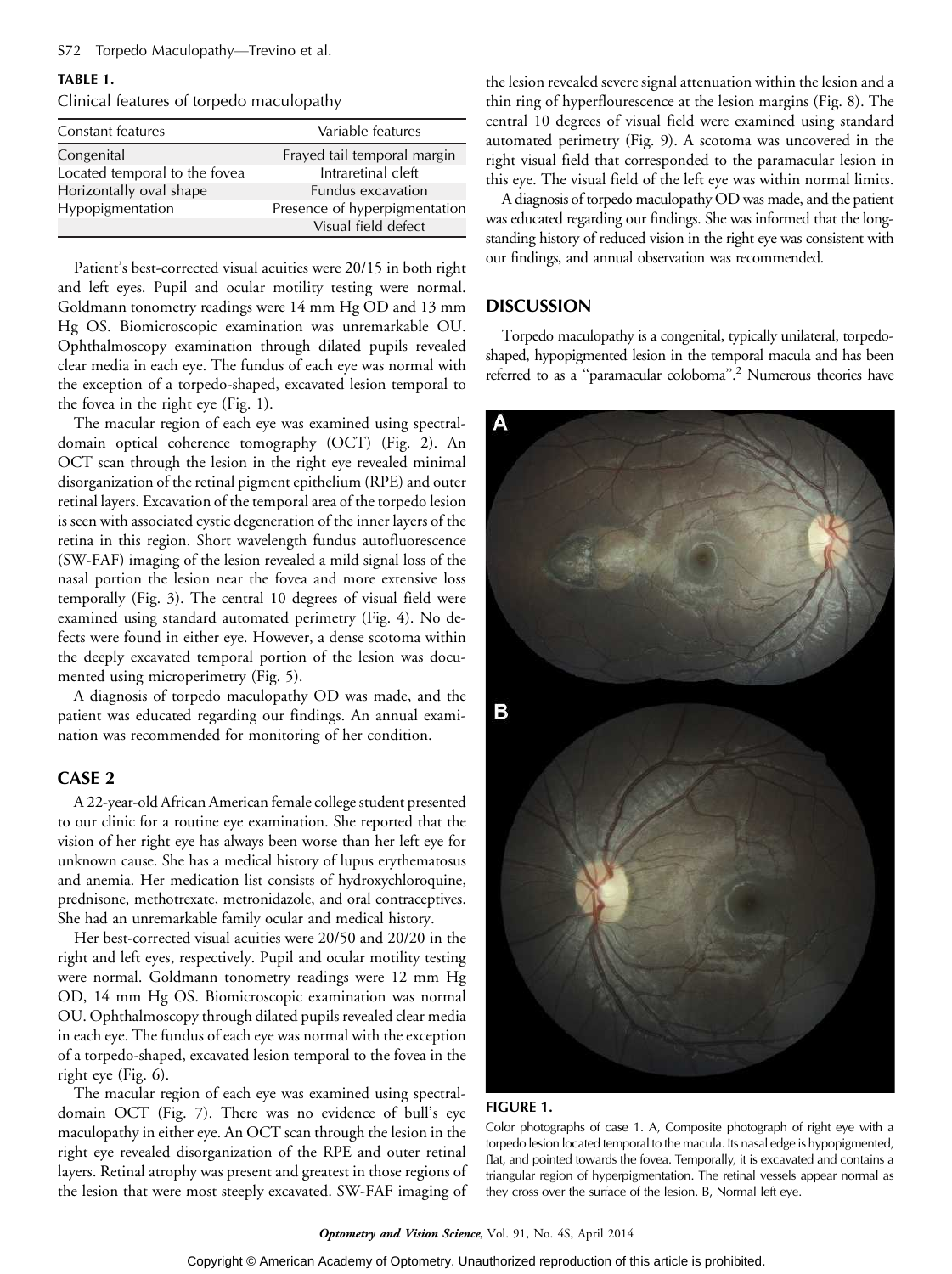

#### FIGURE 2.

Spectral domain optical coherence tomography (SD-OCT) of case 1. A, Raster scans through the torpedo lesion of the right eye reveals minimal disorganization of the retinal layers throughout most of the lesion. Retinal atrophy, degeneration, and excavation are most prominent temporally. B, Raster scans though a normal macula of the left eye.

been proposed regarding the pathogenesis of the lesion. Pian suggested it may a developmental defect in the nerve-fiber layer at the horizontal raphe.2 Shields proposed that a defect in the development of the RPE within the fetal temporal bulge is responsible for the lesion.<sup>5</sup> Golchet et al suggested that the lesion may be related to malformation of the emissary canal of the long posterior ciliary artery and nerve.<sup>1</sup> It is possible that each of these mechanisms may be responsible for some torpedo lesions. Because the diagnosis of torpedo maculopathy is clinical, based primarily upon lesion appearance, we should keep in mind that a number of different and distinct disease conditions may produce similar-appearing fundus lesions. It is possible that torpedo-like lesions may occur as a consequence of a number of unrelated disease conditions. Similarly, it is conceivable that the appearance of torpedo lesions may vary depending upon any number of factors, including age, refractive error, and genotype. Review of the literature finds that reports of torpedo maculopathy lesions do, in fact, vary significantly in many of their clinical characteristics. A summary of fixed and variable characteristics of torpedo maculopathy is presented in Table 1.

Two essential features of torpedo lesions are their characteristic torpedo shape and their nonrandom location in the temporal macula. As the name implies, torpedo lesions have a characteristic oval shape which can resemble a torpedo. Typically, the nasal margin of the lesion is a sharply pointed ''head'' which is directed toward the fovea. Two different configurations of the temporal margin have been described—a rounded or frayed tail.<sup>5</sup> The temporal margin of the frayed tail variant is less sharply defined and may be composed of hypopigmentation and either linear or dotted hyperpigmentation. The rounded margin variant has a smooth, well-defined temporal margin that is composed of either linear, rounded, or no hyperpigmentation. In both configurations,

the temporal margin of the torpedo lesion is typically positioned adjacent to the horizontal raphe in the temporal macula. Both of our cases had rounded tails.



#### FIGURE 3.

Fundus autofluorescence of torpedo lesion in the right eye of case 1. A mild attenuation of signal intensity is seen in the nasal portion of the lesion and severe attenuation is present temporally. The loss of autofluorescence signal temporally falls within the triangular region of hyperpigmentation noted ophthalmoscopically.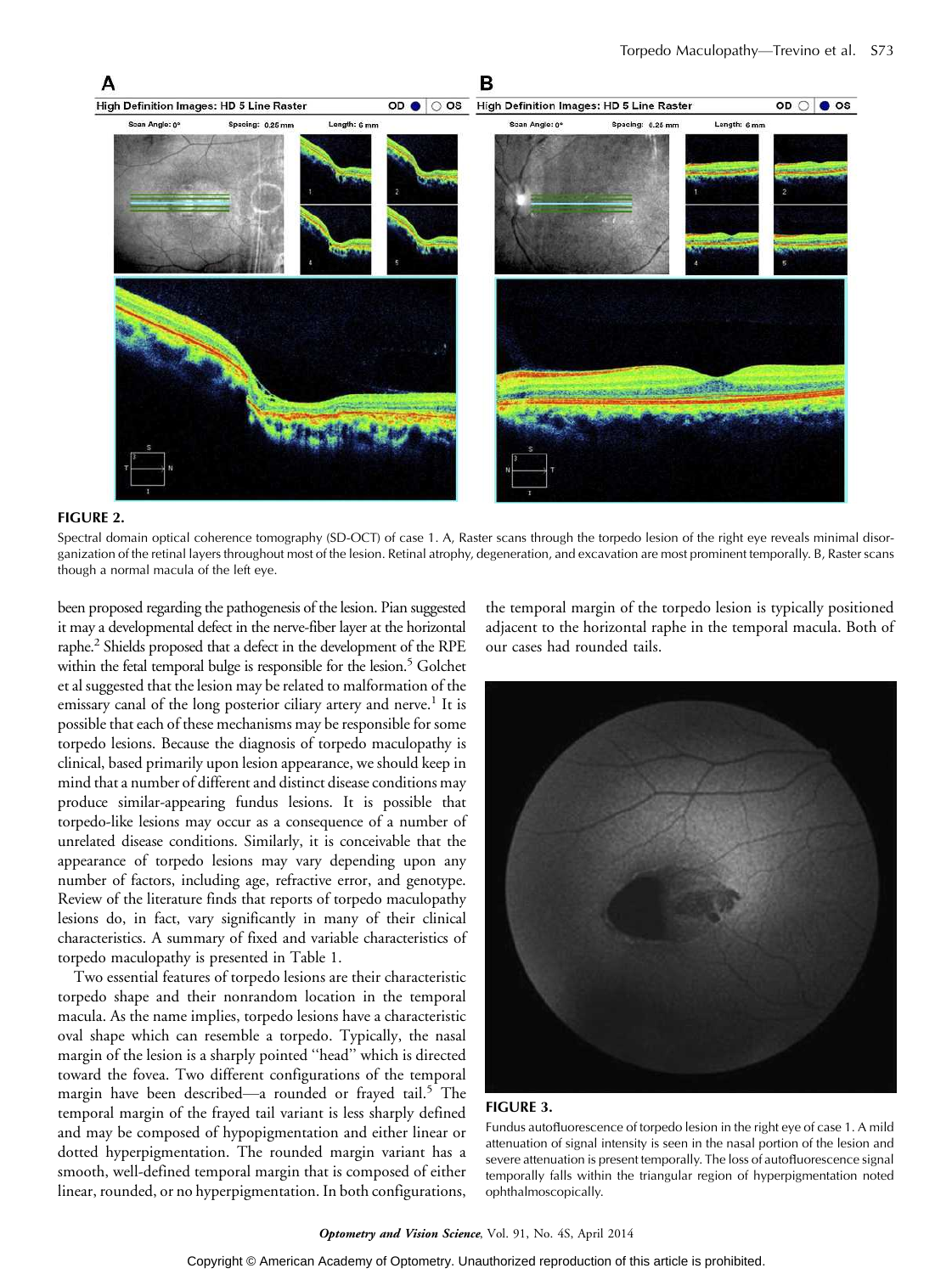

# FIGURE 4.

Standard automated perimetry of case 1 using the Oculus 10-2 central visual field pattern. Grayscale (top) and threshold values (bottom) are displayed for each eye. No scotomas or defects were present in either eye.



# FIGURE 5.

Microperimetry of case 1 using the Nidek MP1 microperimeter. A test pattern was placed over the lesion to determine if there was any loss of retinal sensitivity associated with the torpedo lesion. The microperimeter numeric output map (A) and interpolated color map (B) reveal a dense scotoma corresponding to the floor of the excavation, with a region of moderate depression extending temporally within the torpedo lesion, reaching normal sensitivity levels at the nasal margin of the lesion.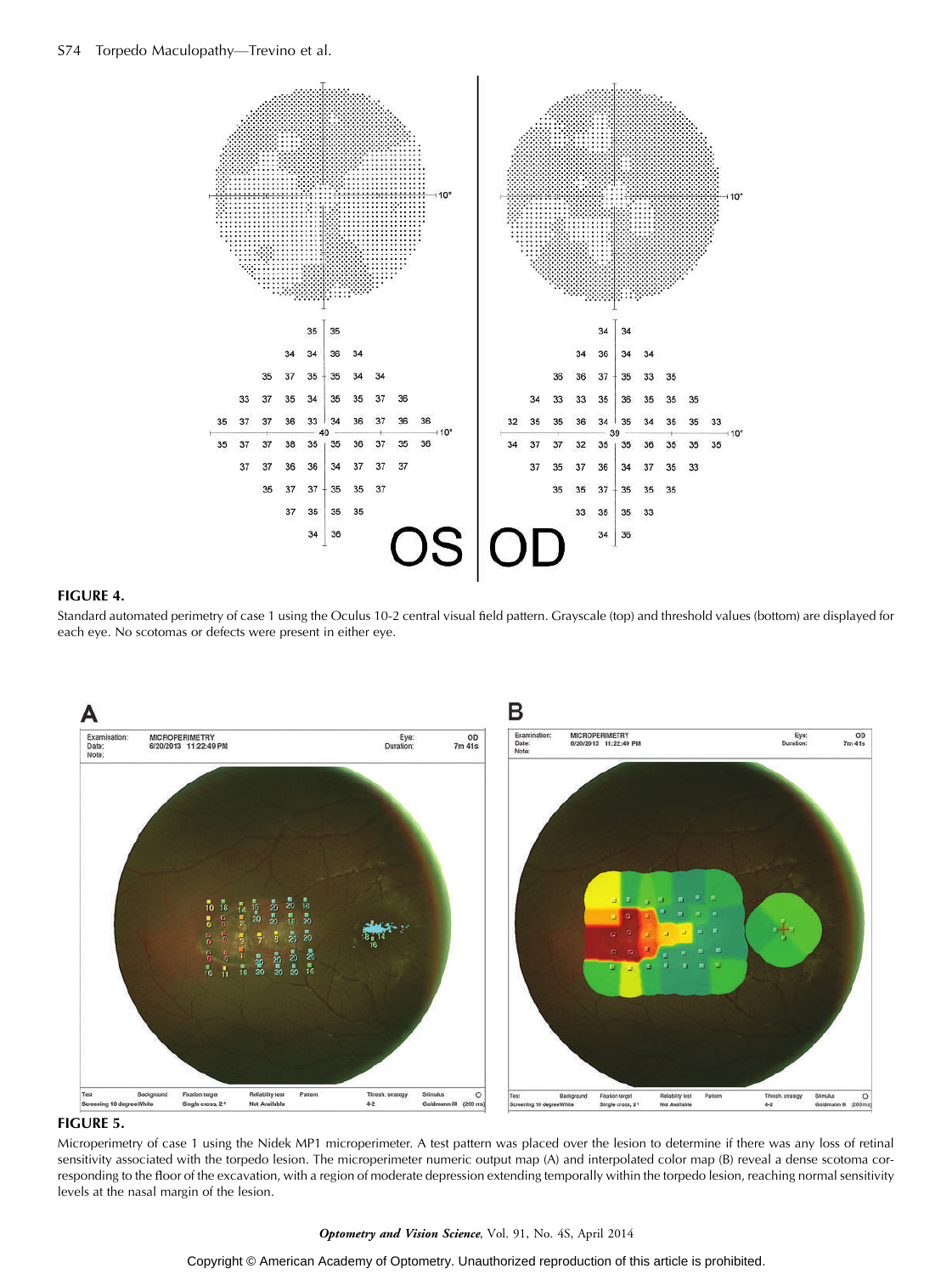

#### FIGURE 6.

Color photographs of case 2. A, Color photograph of the right eye with a torpedo lesion located temporal to the macula. There is a ring of dense hyperpigmentation surrounding a hypopigmented central area. It is possible to visualize few large choroidal vessels in the central region. The retinal vessels appear normal as they pass over the surface of the lesion. B, Magnified view of torpedo lesion. C, Normal left eye.

Torpedo lesions tend to not involve the central fovea, and the visual acuity is usually normal. $1,2,6,7$  Lesions are usually about 1 to 2 disc diameters in horizontal length and 0.5 to 1.0 disc diameters in vertical height.<sup>5,6</sup> Although typically unilateral, bilateral presentations have been reported.<sup>8,9</sup> The nasal edge of the torpedo lesion in patient 1 gradually fades away about 1 disc diameter temporal to the center of the fovea, whereas in patient 2 the lesion encroaches upon the central fovea. A review of published reports finds that the nasal edge of torpedo lesions typically lie within 1 disc diameter of the foveal center. Golchet and colleagues reports that all of their 13 cases extended up to the fovea but did not involve the foveal center.<sup>1</sup> The lesions were located adjacent to or less than 1 disc diameter temporal to the fovea in the three cases reported by Pian.<sup>2</sup>

When visual acuity is affected in eyes with torpedo maculopathy, it is usually attributable to unrelated comorbidities, such as retinal vascular occlusions or glaucoma.<sup>1</sup> However, mild to moderate loss of visual acuity secondary to macular involvement of lesions resembling those that occur in torpedo maculopathy have been

reported.<sup>10,11</sup> Patient 2 in this report had moderate  $(20/50)$  vision loss attributable to the presence of a torpedo lesion and patient 1 had normal (20/15) visual acuity in the affected eye. It has been suggested that torpedo lesions may evolve over time such that their morphology and impact on visual function may vary with age<sup>12</sup>; however, to date no longitudinal studies of torpedo maculopathy have been reported and there is currently no evidence that such changes do, in fact, occur. The longest reported follow-up of a patient with torpedo maculopathy is 2 years, and no changes were detected over that time interval.<sup>1</sup>

Published reports reveal that visual field loss is frequently associated with torpedo maculopathy. Standard automated perimetry will usually reveal a paracentral scotoma that corresponds to the location of the lesion.<sup>1,13-15</sup> However, visual field screening with Amsler grid<sup>2,3,6,7</sup> or other methods<sup>2</sup> may fail to detect the presence of a scotoma. Microperimetry makes possible precise correlation of retinal sensitivity to fundus characteristics and permits the detection of microscotoma within the central visual field that may not be detectable using standard perimetry methods.<sup>16</sup> In this case series,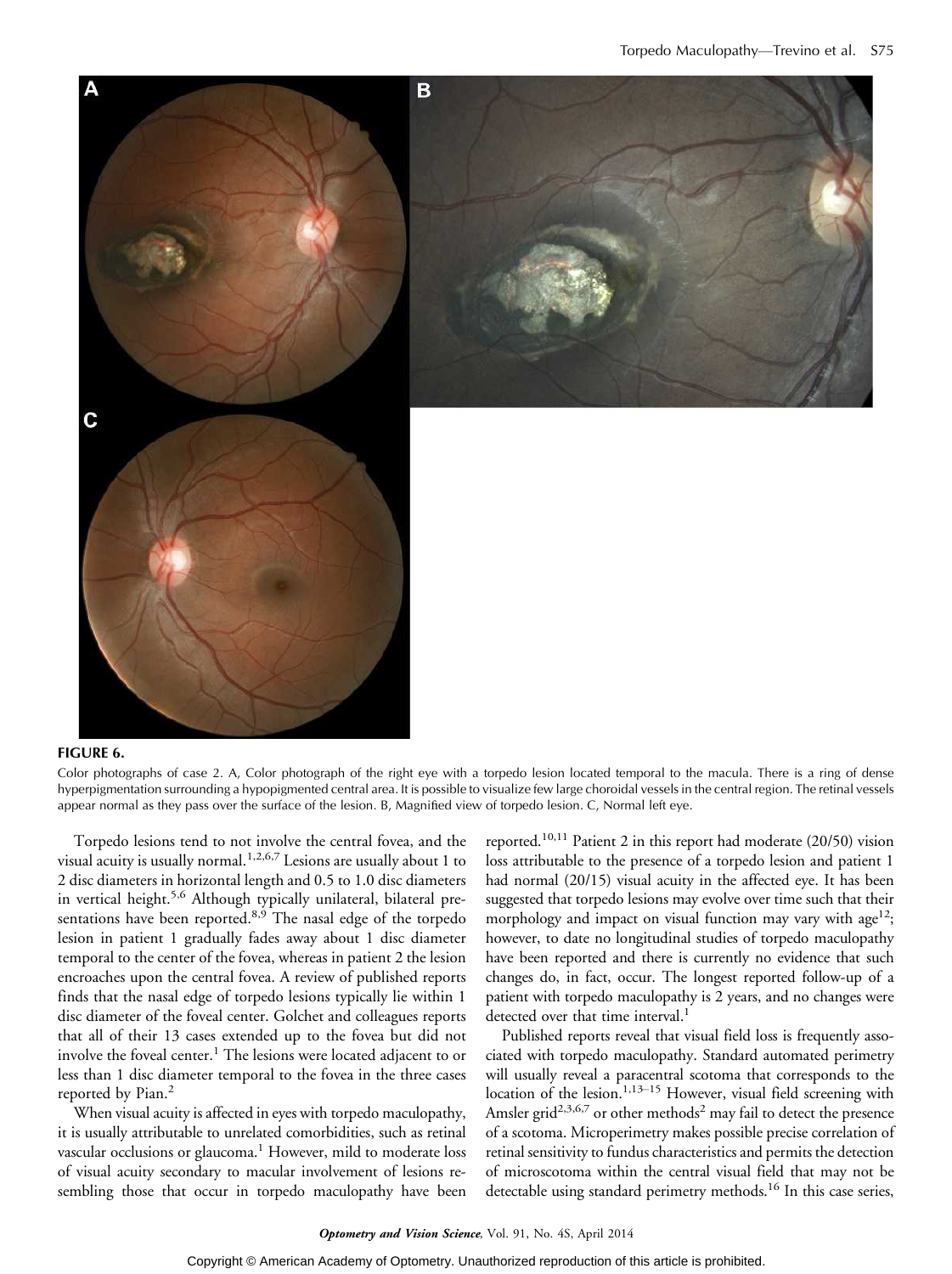

#### FIGURE 7.

Spectral-domain optical coherence tomography (SD-OCT) of torpedo lesion in the right eye of case 2. The lesion is deeply excavated with disorganization and degeneration of the retinal layers within the lesion. There is no clearly identifiable fovea.

patient 2 had a scotoma corresponding to her torpedo lesion that was readily detected using standard automated perimetry. However, we were unable to detect any visual field loss in patient 1 without the assistance of microperimetry. This may have been a result of the small size of the scotoma.

Optical coherence tomography studies of torpedo lesions find that some<sup>1,13,17</sup> but not all<sup>6,12,14</sup> lesions contain a shallow cleft, possibly created by the loss of photoreceptors or the RPE within the borders of the lesion. While this has been described as a serous detachment of the neurosensory retina,<sup>13</sup> Golchet et al states that the lack of overlying retinal abnormalities, such as intraretinal edema on OCT, and the absence of leakage of fluorescein on fluorescein angiography are evidence against accumulation of subretinal fluid in this space.<sup>1</sup> Another inconsistent OCT feature of torpedo lesions is thinning and disorganization of the inner and outer retinal layers,  $6,14$  which is minimal<sup>14</sup> or absent<sup>12</sup> in some patients. The RPE OCT signal has been reported as appearing thin<sup>12</sup> in some cases and hyperreflective<sup>6,14</sup> in others. Both of our cases demonstrated some degree of disorganization of the RPE and outer retinal layers on OCT that was greatest in the most deeply excavated region of the lesions.

Hyperpigmentation is usually minimal and when present is largely confined to the temporal edge of the lesion.<sup>5</sup> Geographic regions of hyperpigmentation within the central hypopigmented region of the torpedo lesion is not uncommon.<sup>17</sup> A less typical presentation is the occurrence of extensive hyperpigmentation of the lesion margins.<sup>8</sup> Such lesions, if also excavated, would fulfill Mann's criteria for a type 2 macular coloboma.<sup>18</sup> Therefore, a lesion such as that found in our patient 2 would appear to straddle

the diagnostic criteria for both macular coloboma and torpedo maculopathy. This leads us to endorse the classification of torpedo maculopathy as a paramacular coloboma.2

Excavation has not previously been reported as a finding of torpedo lesions. However, both of our patients have lesions that would appear to be typical examples of torpedo maculopathy, but are distinctly excavated. This leads us to believe that the definition of torpedo maculopathy should be inclusive of both flat and excavated lesions that otherwise fulfill the usual diagnostic criteria of the condition. In the largest series reported to date, Golchet and colleagues found that each of their 13 cases of torpedo maculopathy consisted of a flat hypopigmented lesion.<sup>1</sup> Selection bias may have influenced the results of this retrospective record review if torpedo maculopathy was defined as a flat hypopigmented lesion a priori. Reports of torpedo-shaped hypopigmented but excavated lesions in the temporal macular area are frequently labeled as macular colobomas rather than torpedo maculopathy.9,10 There is considerable overlap between the clinical features of the two conditions. Similarly, congenital toxoplasmosis scars are also frequently excavated<sup>19</sup> and can occasionally resemble torpedo lesions. The differential diagnosis of torpedo maculopathy is summarized in Table 2.

Autofluorescence imaging of the ocular fundus involves stimulation of naturally occurring fluorophores within the retina, the most significant being lipofuscin, and recording the light they emit.<sup>20</sup> The quantity of light emitted is related to the quantity of lipofuscin present within the RPE. FAF imaging may therefore provide valuable insights into the functional status of the retina. For example, nonfunctional RPE may result in the absence of autofluorescence.<sup>21</sup> FAF imaging is performed using short



#### FIGURE 8.

Fundus autofluorescence of torpedo lesion in the right eye of case 2. There is severe loss of autofluorescence signal throughout the entire lesion. A narrow ring of hyperfluorescence extends around the margins of the lesion except temporally, where the boundary of the lesion appears less discrete.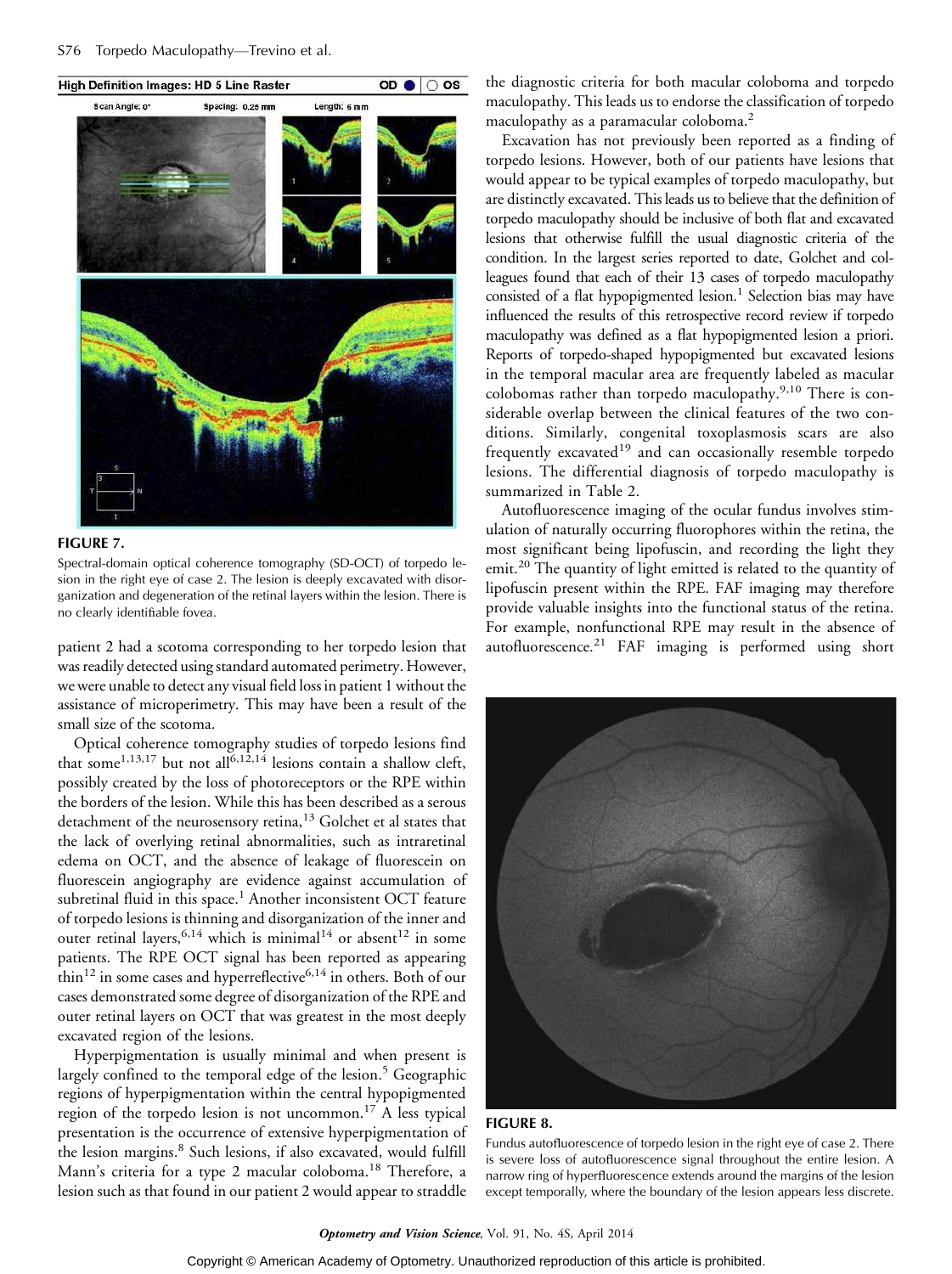

#### FIGURE 9.

The central 10-2 threshold test performed on the Humphrey automated perimeter. There is a dense scotoma nasal to fixation for the right eye, corresponding to the location of the torpedo lesion. The visual field is normal for the patient's left eye.

wavelength blue light to stimulate lipofuscin, but other wavelengths of light may be used to target other fluorphores.<sup>20</sup> Patient 1 in the current report reveals mild FAF signal attenuation in the nasal half of the lesion with signal absence in the more heavily pigmented and steeply excavated temporal portion of the lesion. In contrast, FAF imaging of patient 2 reveals absence of signal throughout most of the lesion (except for a small region near its temporal margin), and a zone of increased FAF intensity surrounding the nasal, superior, and inferior margins of the lesion. This would suggest that there is severe loss of RPE function within the torpedo lesion of patient 2 and severe loss of RPE function only within the steeply excavated temporal portion of the torpedo lesion in patient 1. This is consistent with the observed loss of visual function that was found in patient 2 but not in patient 1.

#### TABLE 2.

Differential diagnosis of torpedo maculopathy

| Congenital lesions of the retinal pigmented epithelium       |
|--------------------------------------------------------------|
| • Congenital toxoplasmosis <sup>19</sup>                     |
| • Congenital hypertrophy of the retinal pigmented epithelium |
| • Gardner syndrome <sup>23</sup>                             |
| Focal retinal pigmentation from external agents              |
| $\cdot$ Trauma                                               |
| • Drug-induced toxic effects                                 |
| Choroidal lesions                                            |
| $\cdot$ Choroidal melanoma                                   |
| • Choroidal nevus                                            |
| • Metastatic carcinoma                                       |
| Serous detachments of the sensory retina                     |
| • Central serous chorioretinopathy <sup>24</sup>             |
| • Polypoidal choroidal vasculopathy <sup>25</sup>            |
| Macular and paramacular excavations                          |
| • Colobomatous defects <sup>26</sup>                         |
| • Macular dysplasia <sup>27</sup>                            |
| • Posterior staphyloma <sup>28</sup>                         |

Reports of FAF imaging in patients with torpedo maculopathy have been mixed. Barbazatto et al<sup>15</sup> reported that severe FAF signal attenuation occurred within the torpedo lesion of their patient. Golchet et al<sup>1</sup> reported the FAF findings of a single patient in their series of 13 cases. This patient also exhibited severe FAF signal attenuation within the torpedo lesion. Interestingly, Pilotto et  $al^{12}$  reported essentially normal FAF findings in their patient. Because their patient was a 4-year-old child, they suggested that any age-related changes that may affect the lesion may not have yet manifested. Another contributing factor may be that the torpedo lesion in this child did not contain a cleft, but a cleft was present in the patients reported on by Barbazatto et al and Golchet et al.

The differential diagnosis of torpedo maculopathy should include congenital and acquired lesions of the RPE, choroidal lesions that may masquerade as hypopigmented lesions of the RPE, conditions that may produce a serous detachment of the neurosensory retina in those torpedo lesions containing a cleft, and those conditions associated with macular or paramacular excavation in those torpedo lesions that are excavated. The differential diagnosis of torpedo maculopathy is summarized in Table 2. Among congenital lesions of the RPE, congenital toxoplasmosis scars are perhaps the most challenging differential consideration because it presents as a nonspecific chorioretinal scar that can closely mimic a torpedo lesion. Serologic testing can establish whether prior exposure to Toxoplasma gondii has occurred. Because serologic testing was not conducted in either of our patients, we cannot definitively rule out toxoplasmosis as a cause for these lesions. However, in neither patient did the lesion resemble a typical toxoplasmosis scar. For example, the degree of retinal disorganization found on OCT in our patients was much less severe than occurs in comparable toxoplasmosis scars.19 Another important differential consideration is plaquenil maculopathy in patient 2. This patient presented to our clinic specifically for a hydroxychloroquine toxicity screening examination. Based upon current recommendations,<sup>22</sup> OCT and FAF